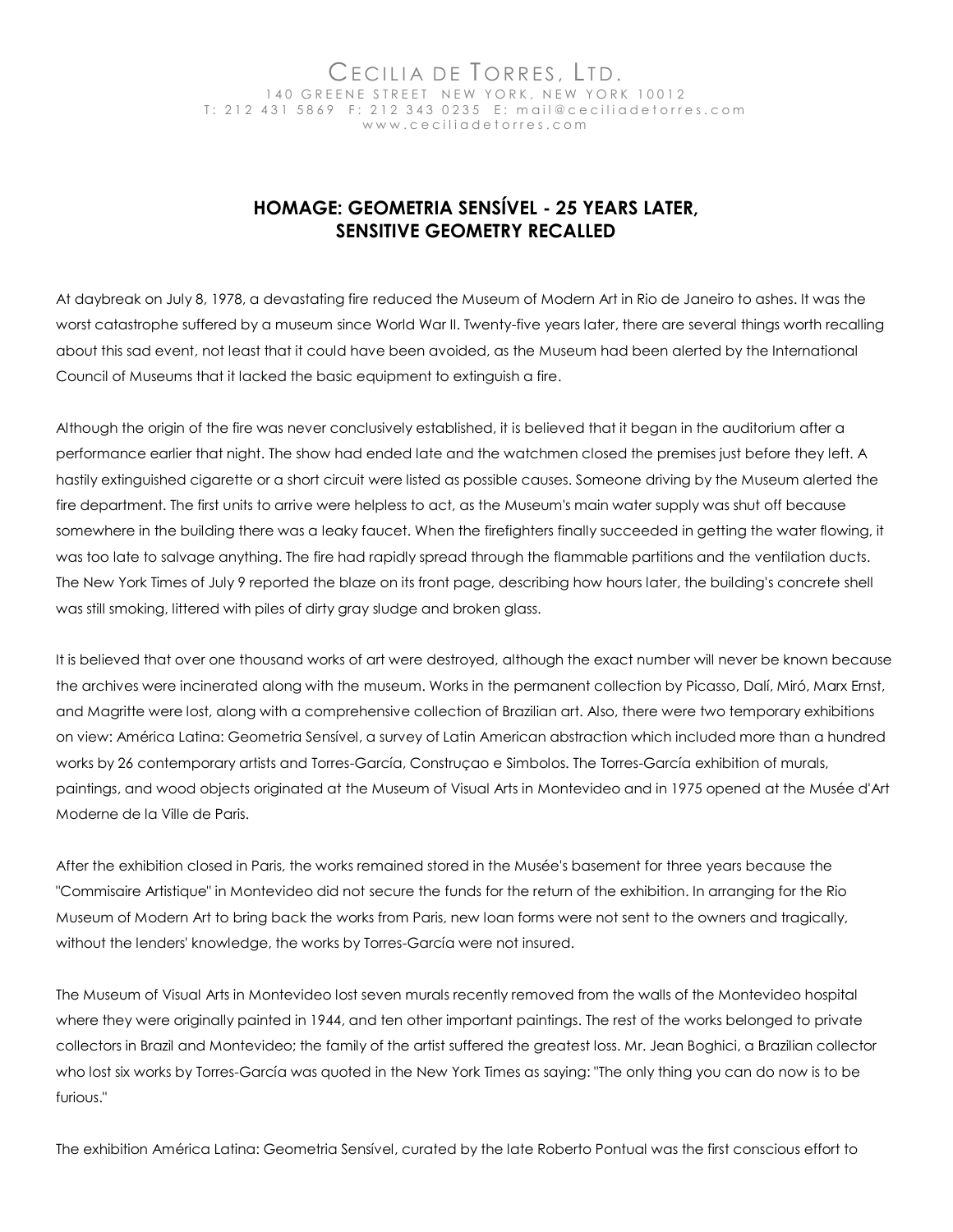define the differences between Latin America's geometric abstract art and its European counterpart. Latin America's constructivist vocation, he stated, had its roots in Amerindian and tribal art. The catalog, in fact, included a bark painting from the Alto Xingú Amazon tribe. Pontual wrote that the Argentine critics Aldo Pelegrini and Damian Bayón coined the term "Geometria Sensível" (Sensitive Geometry); although Torres-García had years earlier expressed his preference for an "intuitive and spiritual kind of geometry," instead of a traditional geometry "based on rule and compass."

The two concepts are apparently a contradiction, as geometry implies rigor, calculation, and the exercise of reason, and sensitive suggests intuition, impromptu action and feeling. The junction of these opposites - inspiration vs. program, intuition vs. calculation, open vs. closed, multi-sensorial vs. the strictly visual - indicates a split in geometric abstraction. Sensitive geometry stands on one side and programmed geometry on the other.

Pontual, while acknowledging that opposites are never neatly defined in any artwork, and without judging one type of geometric art as superior to the other, believed that Latin Americans were more inclined towards the "sensível." The critic Federico Morais wrote that most geometric groups in Latin America had emerged in reaction against expressionism, surrealism, Mexican muralism and tachism. Morais indicated that in "Geometria Sensível" there is an organic and vital character, which he boldly called "caliente."

Pontual exhibited Torres-García's Constructivist works from the 1920s to the 1940s simultaneously with geometric works by contemporary artists, illuminating Constructivism's continuity through the decades, as well as paying homage to Torres-García's fundamental contribution. Additionally he hoped to enhance the understanding of Latin America's manifest constructivist inclination.

The exhibition catalog featured essays by prominent Latin American critics who explored the different directions which geometric abstraction took in the so-called open countries: Argentina, Brazil, Uruguay and Venezuela, as well as its recent emergence in Colombia and Mexico.

The Argentine critic Marta Traba remarked in her essay, "The Formation of Hegemonic Art in Venezuela," that modern artists in Venezuela were eager to adopt the projects of the elite that promoted fast modernization, consumerism and disinterest in tradition. As she wrote, the architect Carlos Raul Villanueva was key to the development of modern art in Venezuela; his commissioning of the decoration for the University campus he designed in the 1950s to Arp, Calder, Leger, Pevsner, Vasarely, and several Venezuelan artists had wide impact.

Cruz Diez, Otero and Soto (whose work is included in our exhibition), all of whom have roots in "Concrete Art," have in common as well the creation of large pieces for public spaces. In 1974, for Soto's retrospective at the Guggenheim Museum, a huge Penetrable installation occupied the whole open core of the building. Cruz-Diez's, 1965 Cromosaturation, three rooms lit with red, green and blue fluorescent tubes, was a precursor to James Turrel's work with light. Otero created large-scale wind or water propelled constructions made of stainless steel and aluminum, such as the 1977 Delta Solar for the Air and Space Museum in Washington, D.C.

On the other hand, Damian Bayon wrote that Argentine artists were motivated by a non-conformist attitude opposed to French art. As the School of Paris had been the model for a country with such "good taste" as Argentina, the Madi and the Neo-Concrete groups of the 1940s were more interested in the Dutch modern masters, De Stjil, Max Bill and the Bauhaus. In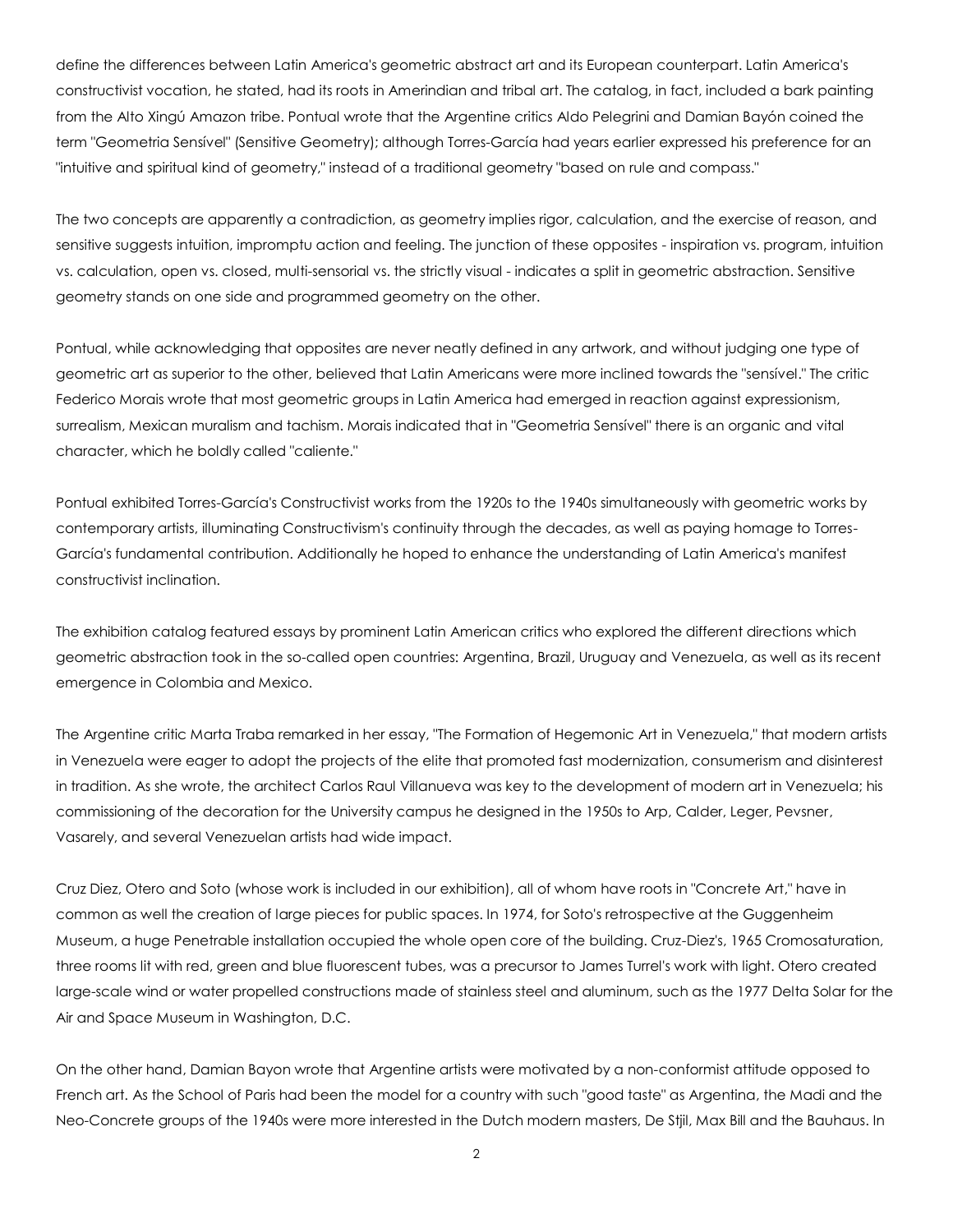fact, one of the Concrete artists, Tomás Maldonado, went on to direct the Ulm Bauhaus from 1964 to 1966. Furthermore, geometric abstraction in the Rio de la Plata region was based on theoretical and intellectual discourse. Bayon remarked that Argentine artists had little official or private support, which stunted the impetus of the abstract movement. Among many others, César Paternosto and Marcelo Bonevardi (who are included in our exhibition), both Argentineans and recipients of Guggenheim scholarships, moved to New York in the 1960s.

For the critic Jorge Alberto Manrique, geometric art was a late arrival in Mexico, where it became a useful medium to contain and deliver a romantic element. According to him, geometric art in Mexico was plagued by "impurities," to the point that it should be referred to as an art that is geometrically inclined rather than as really constructivist. In Manrique's view, it was more a geometry by coincidence than by an explicit program, created individually, without an established association driven by a common perspective. These conceptual defects of the Mexican movement are also its virtues what makes it atypical and unique.

In his essay "Brazil, Possible Geometries," Roberto Pontual concluded that there was a Brazilian type of construction, and that it obeyed specific laws, which resulted in a balance between reason and emotion. At its base, reason dictates the norms, consolidates the structure and establishes the parameters, although its reach doesn't extend beyond the substance or the language where its forms originated. In this work emotion prevails, it is an opening up or perhaps a predisposition to allow lines, planes, colors, materials and ideas to let in feeling. More than symbolic, as in Torres-García's case, here we have an affective constructivism, a sensitive geometry.

According to Eduardo Serrano in his catalog essay, "Geometry in Contemporary Colombian Art," the sculptor Ramírez Villamizar (1923) was the key modernist figure in his country. His 1954 exhibition of abstract sculpture established a new art direction in a country more inclined to genre painting. His Architectonic Labyrinth built of concrete in 1973 on a hill overlooking Bogotá, established a dialogue with the natural environment. Ana Mercedes Hoyos (another artist represented in our show) started from figuration, painting windows that framed a landscape. Gradually, the landscape gave way to white incandescent light. The painting blends with the wall where it hangs, so that subtle hues of blue, barely perceived, create the illusion of an atmosphere.

Latin American art will be forever impoverished as a result of the 1978 fire. The seven Constructivist mural paintings by Torres-García will never again demonstrate the importance and reach that Constructivism achieved in this part of the world. The Museum of Modern Art in Rio, although rebuilt, never fully recovered. Some of the few items that escaped the fire, a 1920 bronze head by Brancusi, and Number 16, a 1950 canvas by Jackson Pollock, attest to the great quality of the Museum's lost collection. After the fire, the economic crisis in Brazil and escalating art market prices made new acquisitions difficult.

The exhibition presented at Cecilia de Torres Ltd., curated by Henrique Faría, pays homage to the great art the fire consumed a quarter century ago. Presented here are works of the period by Bonevardi, Cordeiro, Cruz Diez, Gego, Hoyos, Otero, Paternosto, Ramírez Villamizar, Rojas and Soto, artists who participated in América Latina: Geometria Sensível or whose work was discussed in the catalog; and one painting by Torres-García, the 1943 Arte Constructivo. It was one of the few works in the Paris exhibition that wasn't lost; its owner had refused to lend it to the Rio Museum. It is a symbolic reminder of the other 73 constructivist works that were destroyed.

*© Cecilia De Torres, Ltd. 2003*